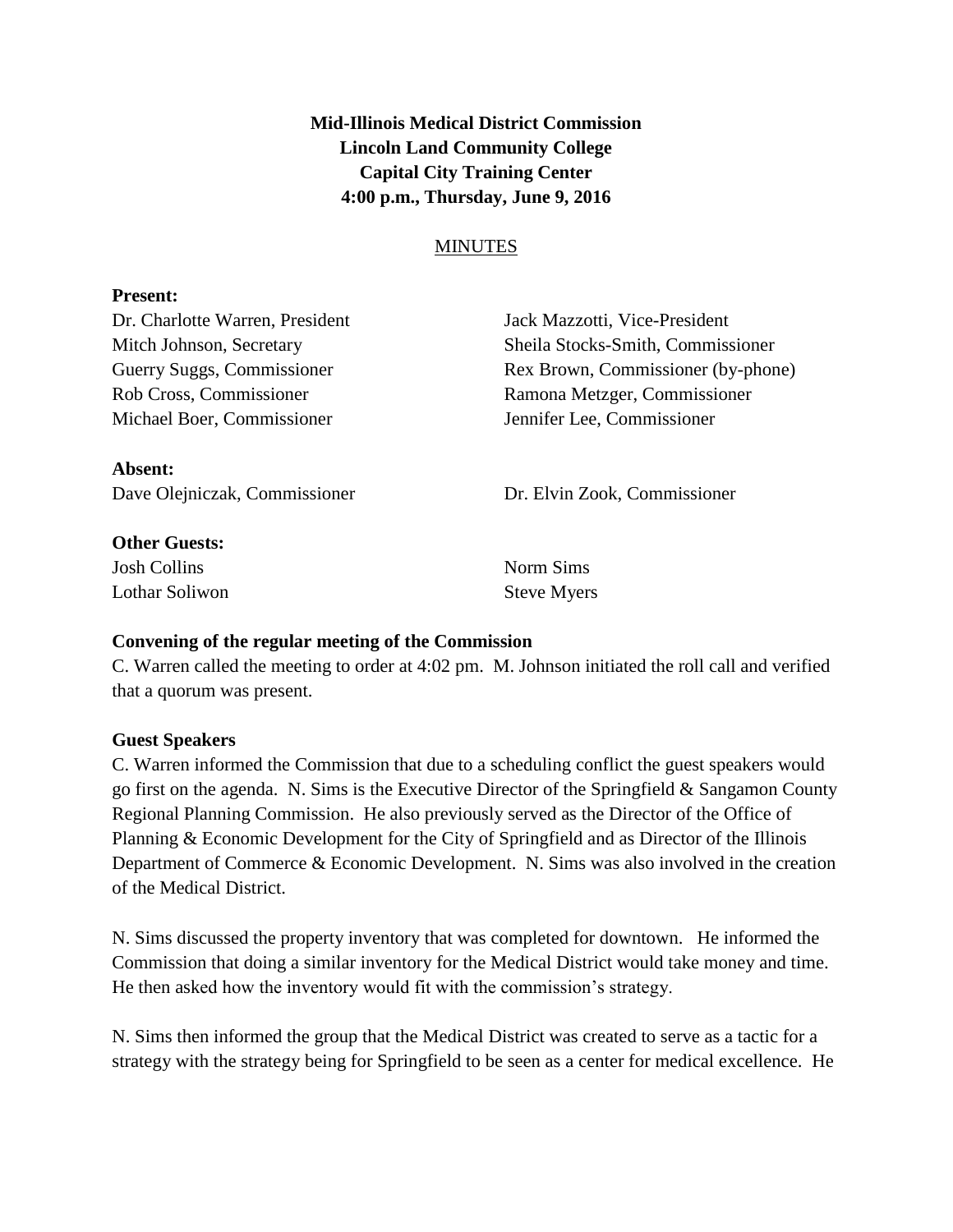informed the group that this strategy was part of the Springfield 2020 plan and handed out relevant parts of the plan.

N. Sims then suggested some action steps that the commission could take to better promote the Medical District:

- Ask partnering institutions to mention that they are within the Mid-Illinois Medical District on their websites.
- Include information on the Mid-Illinois Medical District website that site selectors would want to see such as; information on research activities, workforce information, demographics & available properties.
- Utilize social media.
- Create a drop sheet promoting the medical district that could be easily downloaded off the website and that partnering organizations could utilize.

N. Sims also brought two new maps of the Medical District boundaries for commissioners.

L. Soliwon was in attendance to discuss how he is involved with promoting medical tourism with the SIU School of Medicine. L. Soliwon volunteered to work with the Springfield Convention and Visitors Bureau to include portions of the Medical District, specifically the hospitals on the downtown map of Springfield provided by the Springfield Convention and Visitors Bureau. By consent, the commissioners endorsed this idea and asked Mr. Soliwon to proceed with that idea. L. Soliwon also suggested adding signage at the entrances of the Medical District.

M. Johnson bought copies of the Marketing Plan that was done by Hill & Knowlton in 2006 and briefly discussed the plan.

The Commission members then discussed ideas of having someone carry out the plan. On a motion by J. Lee, seconded by G. Suggs, the Commission voted to discuss a job description for an employee at the next Commission meeting.

# **Approval of the minutes of the April 14, 2016 Commission meeting**

On a motion by G. Suggs, seconded by J. Lee, the Commission members present unanimously voted to approve the minutes of April, 142016 meeting.

# **Financial Report**

On a motion by J. Lee, seconded by S. Stocks-Smith, the Commission members present unanimously voted to approve the March & April 2016 Financial Reports.

# **Old Business**